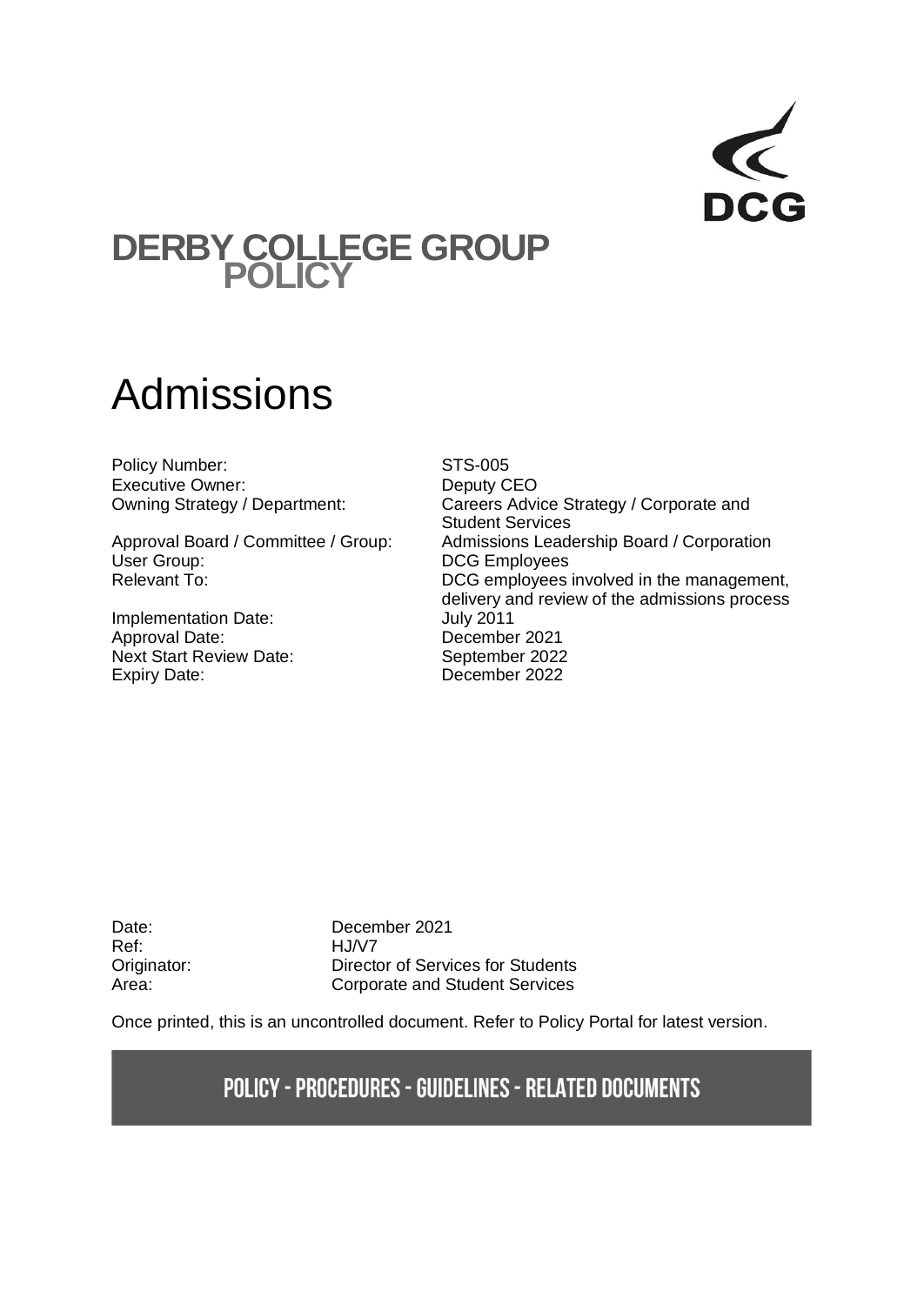## **Policy Accountability and Implementation**

Policy Title:<br>
Policy Author / Reviewers:<br>
Director of Service

Director of Services for Students / Student Services Team Manager Policy Implementation: Director of Services for Students / Student Services Team Manager / Curriculum and Support Team Managers

Policy Monitoring and Compliance: Admissions Leadership Group Policy Review Timeline: Annual

#### Synopsis:

To ensure that all individual students seeking a place at college are appropriately matched to a suitable programme of study.

## **Policy Classification and Publication**

#### **Classification**

• Essential Authority (EA)

#### **Publication**

- Intranet Policy portal
- Student VLE (Moodle)
- Website

#### **Empowering/related legislative and/or authoritative references:**

DFE Careers Strategy – Making the most of everyone's skills and talents – December 2017

**Impact Assessment reference:** N/A

## **Periodic Policy Review / Change History**

*Note: Please make it clear if change/review relates to procedures, guidelines and associated documents only or it is a rational for a new or substantive policy review*

| <b>Version</b>   | <b>Reviewed /</b><br><b>Modified by:</b>                                        | <b>Change History</b>                                                                                                                                                                                                                                                                                                                   | <b>Advisory</b><br>committee<br>/ groups or<br>specialists | Review /<br><b>Meeting</b><br>Date/s |
|------------------|---------------------------------------------------------------------------------|-----------------------------------------------------------------------------------------------------------------------------------------------------------------------------------------------------------------------------------------------------------------------------------------------------------------------------------------|------------------------------------------------------------|--------------------------------------|
| V <sub>2</sub>   | Head of Ilkeston<br>and Student<br><b>Support Services</b><br><b>HE</b> Manager | Amendments to flowcharts<br>HE Guidance Doc added                                                                                                                                                                                                                                                                                       | Anita Straffon<br>Anita Straffon                           | Feb 2017<br>Feb 2017                 |
| V <sub>2.1</sub> | Head of Ilkeston<br>and Student<br><b>Support Services</b>                      | Annual review - minor update/amends                                                                                                                                                                                                                                                                                                     | Anita Straffon                                             | <b>July 2017</b>                     |
| V <sub>3</sub>   | Head of Ilkeston<br>and Student<br><b>Support Services</b>                      | Annual review - minor update/amends                                                                                                                                                                                                                                                                                                     | <b>Heather Simcox</b>                                      | <b>July 2018</b>                     |
| V <sub>4</sub>   | Director of<br>Services for<br><b>Students</b>                                  | Job title updated from Head of Ilkeston and Student Support to<br>Director of Services for Students                                                                                                                                                                                                                                     | <b>Heather Simcox</b>                                      | <b>July 2019</b>                     |
| V <sub>5</sub>   | Director of<br>Services for<br><b>Students</b>                                  | Annual review - minor updates/amends<br>Changed review month from July to September to tie in with<br>approval from 1 <sup>st</sup> Admissions Leadership Meeting of the academic<br>year and Corporation Board in October<br>Added Next Steps (internal progression) flowchart to Admissions<br>٠<br>Procedure document (see appendix) | <b>Heather Simcox</b>                                      | September<br>2019                    |
| V <sub>6</sub>   | Director of<br>Services for<br><b>Students</b>                                  | Annual review - minor updates/amends<br>Policy<br>Added reference to Enrolment Systems Task Group<br>٠<br>Procedures<br>Reference to COVID guidance altering how DCG communicates<br>٠<br>with applicant i.e. remote methods<br><b>Updated Next Steps flowchart</b><br>٠                                                                | Deputy CEO                                                 | September<br>2020                    |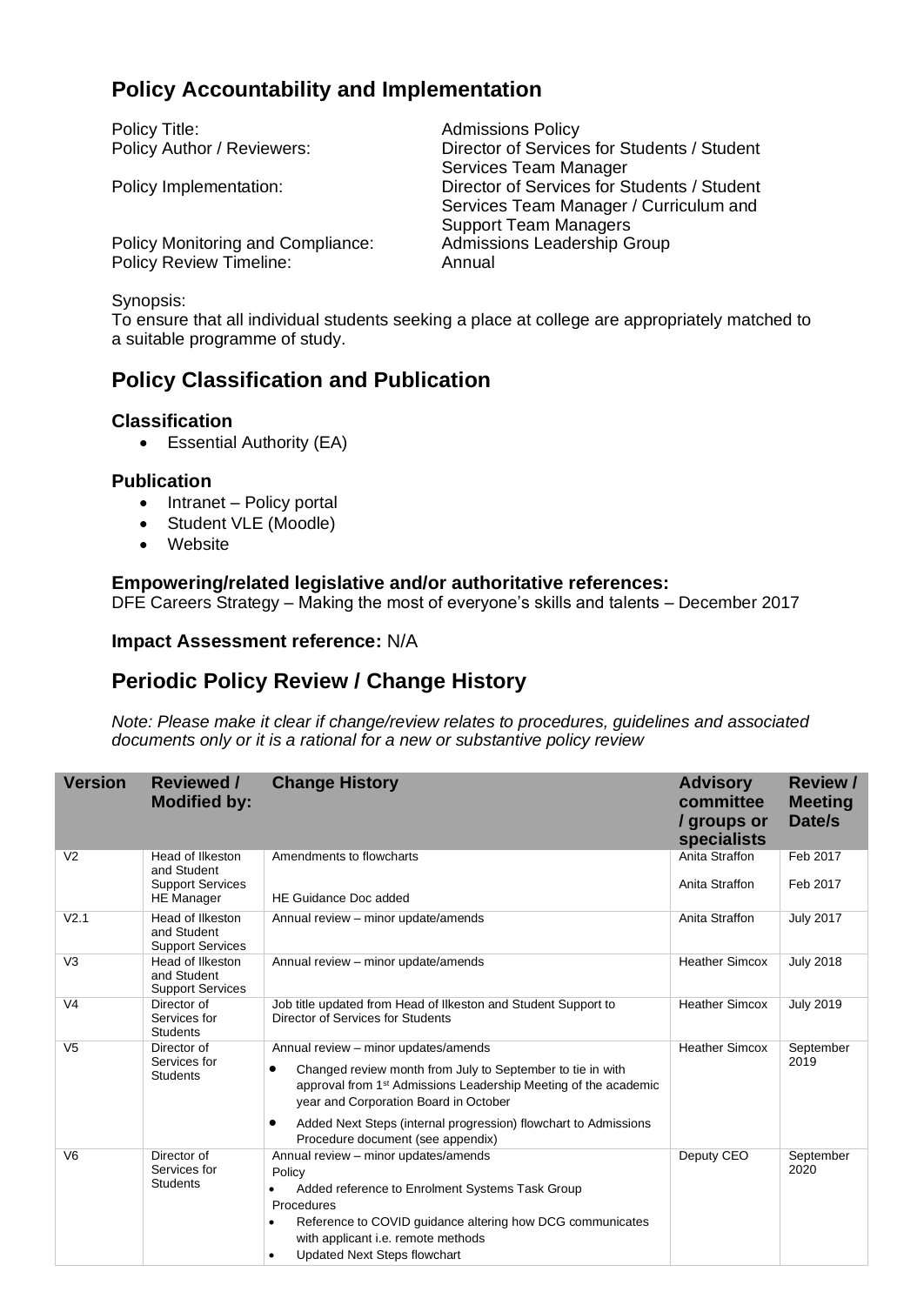|    |                                                | Updated Student Journey flowcharts to reflect new online<br>enrolment process etc<br>Removed reference to Residential offer |            |                  |
|----|------------------------------------------------|-----------------------------------------------------------------------------------------------------------------------------|------------|------------------|
| V7 | Director of<br>Services for<br><b>Students</b> | Minor updates                                                                                                               | Deputy CEO | December<br>2021 |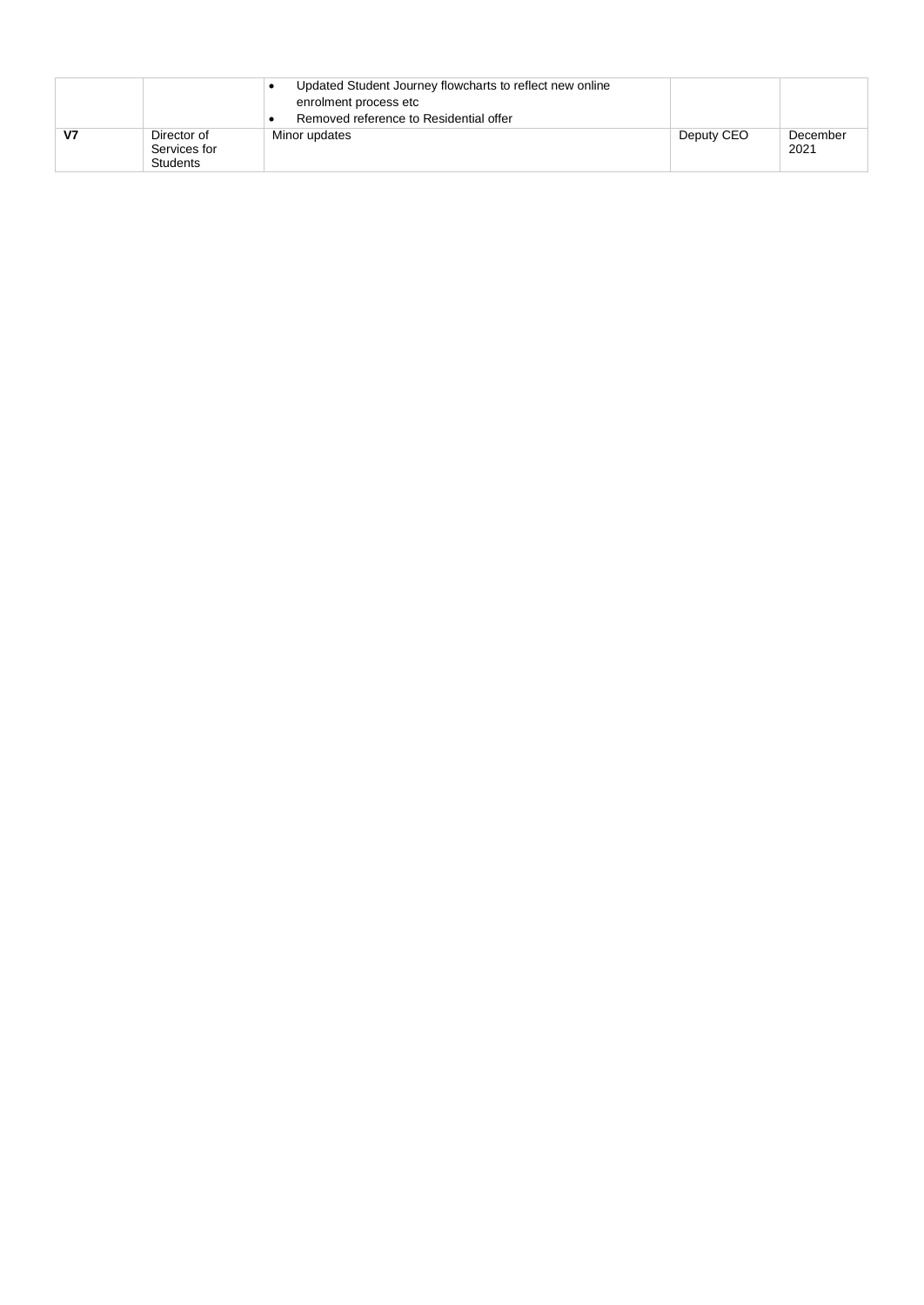## **1. Policy Statement**

DCG is committed to a fair and open admission system that considers all applicants on their individual merits. The College is committed to raising student aspirations, widening participation and promoting equal access to programmes of study. DCG aims to offer a broad range of courses to students of all abilities and to ensure that students are appropriately matched to a programme of course or study. The College will apply the principles inherent in this policy to all applicants, including applicants for full-time and part-time further education and higher education courses and applicants for apprenticeship programmes. The underlying principle of the Admissions Policy is that all individual students seeking a place at college are appropriately matched to a suitable programme of study which aligns with their intended destination beyond college.

## **2. Definitions**

This Admissions policy and procedure refer to all elements of the student journey admissions process. This includes the procedure in place from initial student enquiries, information advice and guidance (IAG) provision, formal application, selection interview, offers, welcome to college and enrolment events.

## **3. Principles**

DCG is committed to equality of access to learning for all, and to widening the participation of students from under-represented, disadvantaged and previously excluded groups. This policy governs the admission of individuals to the college as students.

#### **The College aims to provide:**

- A fair, open and transparent admission process
- Impartial advice and guidance to potential applicants
- A process where individual learning needs are identified and effective support mechanisms are in place to ensure applicants and students are appropriately matched to a study programme or course of study
- A process which is consistent with the College's need to ensure its obligations regarding child protection and safeguarding are met and that's its duty of care to employees, students and third parties are discharged
- A process which is accessible and understandable to all applicants and is consistent with the College's commitment to equality and diversity.

#### **Specifically, prospective students of DCG are entitled to:**

- A response from the College following the receipt of an application. An automatic email response is sent to applicants and within 10 working days a letter/or email sent inviting the applicant in for an interview where this is a requirement for programme entry.
- Impartial information and guidance concerning programmes of study, student support arrangements and other services provided by the college
- Opportunities to discuss individual options on a one to one basis
- For applicants with an Education Health and Care Plan (Statement of Needs, LDA, Section 139a) a suitable taster/transition plan will be in place to meet their individual needs (possibly prior to application)
- Opportunities to visit the College and view locations of study and relevant facilities **this will be delivered via Virtual methods (virtual open days/taster events) whilst the college is adhering to COVID health and safety measures.**
- Specialist guidance for those needing inclusion and support services
- Well-organised, efficient and responsive enrolment arrangements
- An induction to the College and their study programme or course of study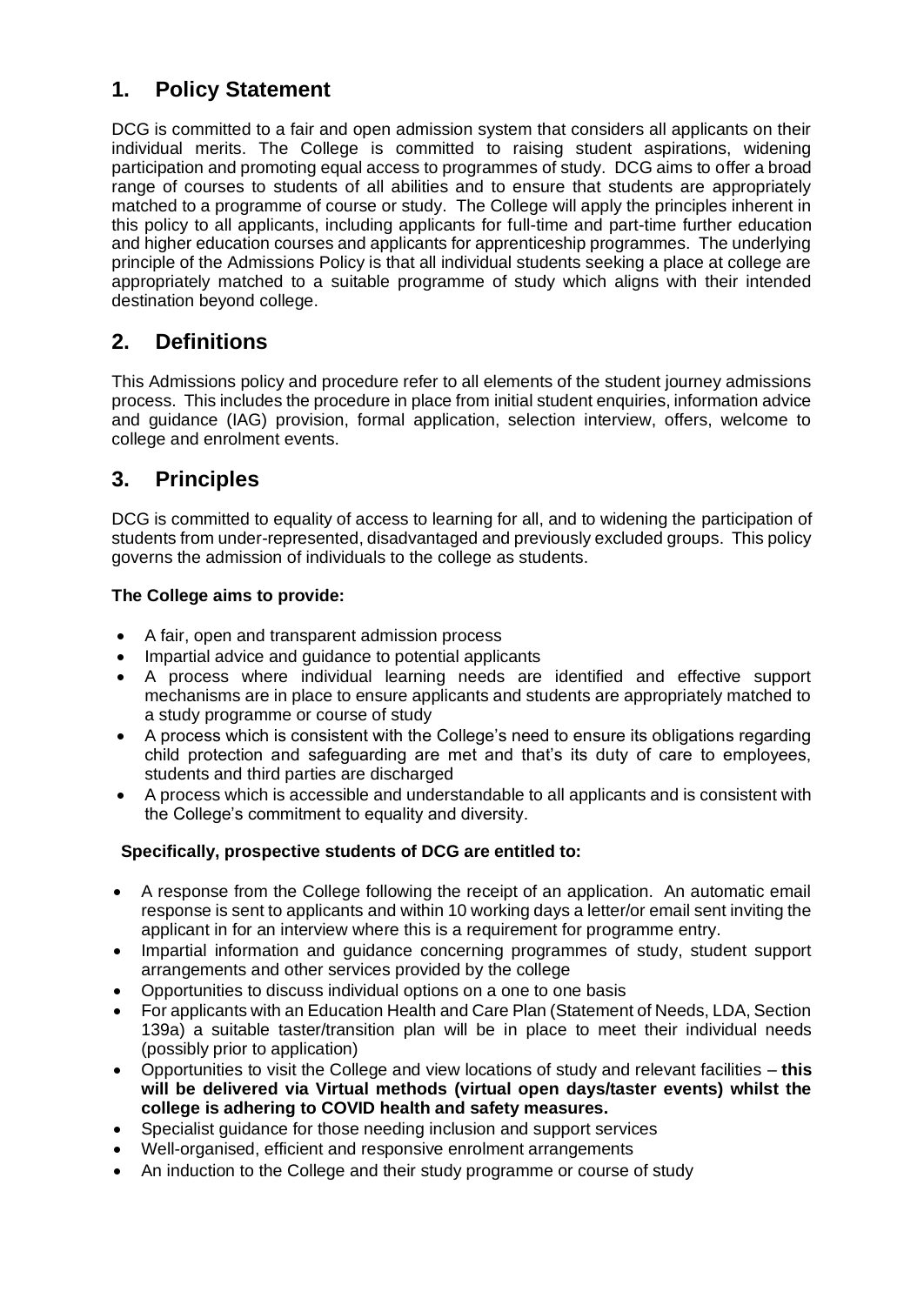#### **All applicants must:**

- Satisfy the requirements for admission to the proposed programme of study, including any admission requirements set by the validating higher education institution in respect of higher education courses
- Demonstrate a strong commitment to further study and the ethos of the college
- Provide evidence of the previous achievements at the current school, college or workplace
- Undertake further assessments of provide information as necessary to allow the college to support any learning needs
- Agree to adhere to the College's Student Code of Conduct and Positive Behaviour Policy

#### **Right to refuse admission:**

The College may in its absolute discretion refuse an application to study at the College on the following non-exhaustive grounds:

- If an applicant is unable to demonstrate the minimum entry requirement for the course or study programme applied for
- If the study programme or course of study applied for is undersubscribed (with the result that's its deliver in not viable for the College or its students) or oversubscribed or if the college is, for whatever reason, unable to deliver the course or programme applied for
- If an applicant has a criminal conviction which prevents him/her from undertaking the course or career route applied for
- If the College considers, in its reasonable opinion, that the applicant may endanger or pose a risk of harm to employees or students of the College
- If the applicant has specific physical, medical, social or curriculum need which the College considers, in its reasonable opinion, that is unable to meet
- If an applicant is not deemed Fit to Study

The above is a non-exhaustive list and there may be other reasons or circumstances from which the College may consider an applicant is unsuitable to study on a particular pathway or at the college generally. If the College considers that it is unable to admit an applicant to the course or study programme applied for (whether for one of the above reasons or otherwise), the College will explore with the applicant any suitable alternatives and offer appropriate advice and guidance to enable applicants to make alternative choices.

## **4. Scope and Limitations**

The procedures in relation to this document refers mainly to prospective students intending to join full time and part time career programmes of study delivered on any of the main college campuses of DCG. Application procedures for DCG Apprenticeship programmes and for Higher Education courses in affiliation with partner universities are also outlined. For some of the admissions process, separate arrangements exist for groups of students enrolled through DCG franchise and enterprise activities, for example full cost short courses.

## **5. Responsibilities**

The Deputy Chief Executive Officer (Deputy CEO) has the executive responsibility and strategic oversight of the admissions policy.

The Director of Services for Students is responsible for the effective development, implementation and review of the policy and procedures.

The Student Services team are responsible for the day-to-day administration and implementation of the procedures and guidelines described in this document.

The Senior Leadership Team, College Principals/Assistant Principals, Heads, Directors and Team Managers all have a responsibility to give full and active support to the policy by ensuring the policy is known, understood and implemented.